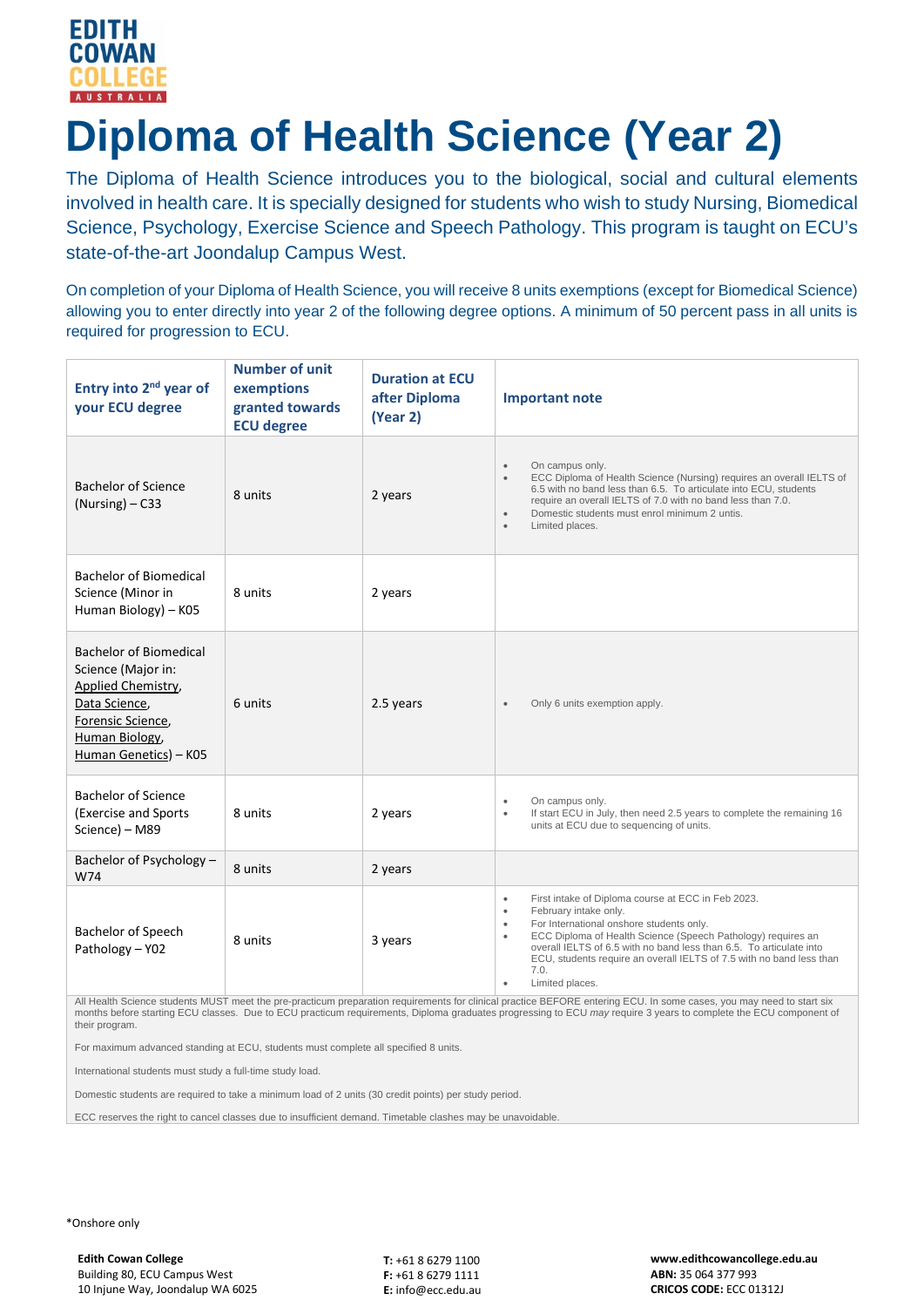# UNIT DESCRIPTORS

# *Nursing*

### **NUR1101D – Nursing in the Australian Healthcare System**

This unit provides an introduction to the role the Registered nurse in the context of the Australian healthcare system.

## **NUM1102D – Communication Skills for Nurses**

This unit introduces the student to interpersonal and professional modes of communication and conduct that support effective and efficient functioning with clients, colleagues and institutions. Academic literacy will be developed as a foundation to a successful professional discourse. The relationship between professional communication and the role of the nurse as a contributor to the health care community is central to this unit.

#### **SCN1111D – Health Science**

This unit introduces basic human anatomy and physiology and lays the foundation for application to nursing and midwifery practice. Specific topics to be addressed include: the organisation of the human body, anatomical terms, cellular function, body tissues, homeostasis and anatomy and physiology of the cardiovascular, respiratory, integumentary, musculoskeletal, neurological and endocrine systems

#### **NPU1101 – Nursing Practice 1**

The content of this unit focuses on the development of beginning level knowledge, techniques, professionalism, and skills required for a student in Stage 1 of the programme. Students will develop a beginning level of clinical thinking skills in relation to risk assessment and management, physical assessment, assisting with activities of daily living and promoting patients' wellbeing.

## **NUM1203D – Health Assessment (Pre-requisite SCN1111D)**

This unit utilises a case-based learning approach to build on the concept of homeostasis and how this is assessed within specific body systems. Clinical case scenarios are used as the basis for exploring how a holistic health assessment enables the identification of clinical manifestations of normal and abnormal physiology. The basics of pharmacology are introduced including the quality use of medicines, drug use/misuse and interactions.

#### **NUM1204D – Evidence Based Practice in Nursing (Pre-requisites NUR1101D & NUM1102D)**

This unit introduces students to the concept of evidence-based practice (EBP), its importance in healthcare and how it relates to and interacts with other elements of practicing as a professional healthcare provider. Students will learn how to phrase research questions and design search strategies to assist in the location of quality information to address the research question.

#### **NUM1205D – Legal and Ethical Requirements in Nursing and Midwifery Practice (Prerequisite: NUR1101D)**

The aim of the unit is to provide students with an understanding of ethics and law related to nursing and midwifery practice. Students will examine issues that may generate ethical and legal challenges for health care professionals and develop the knowledge and skills to discuss and debate these challenging issues.

### **NPU1202 – Nursing Practice 2 (Pre-requisite NPU1101)**

In this second professional work integrated learning unit, students will continue to develop nursing skills required to provide patient care that is holistic, safe, clinically effective and culturally competent. The application of professional standards, reflective practice and a case-based approach will enable the student to assess and manage patients in the area of adult nursing.

# *Biomedical Science*

#### **MHS1101D – Anatomy & Physiology 1**

This unit provides a comprehensive introduction to foundational concepts in human anatomy and physiology. The unit investigates core concepts in the cellular, chemical and biochemical structure and functions of the body. It then examines the developmental, anatomical and physiological features of the nervous and musculoskeletal systems.

\*Onshore only

**T:** +61 8 6279 1100 **F:** +61 8 6279 1111 **E:** info@ecc.edu.au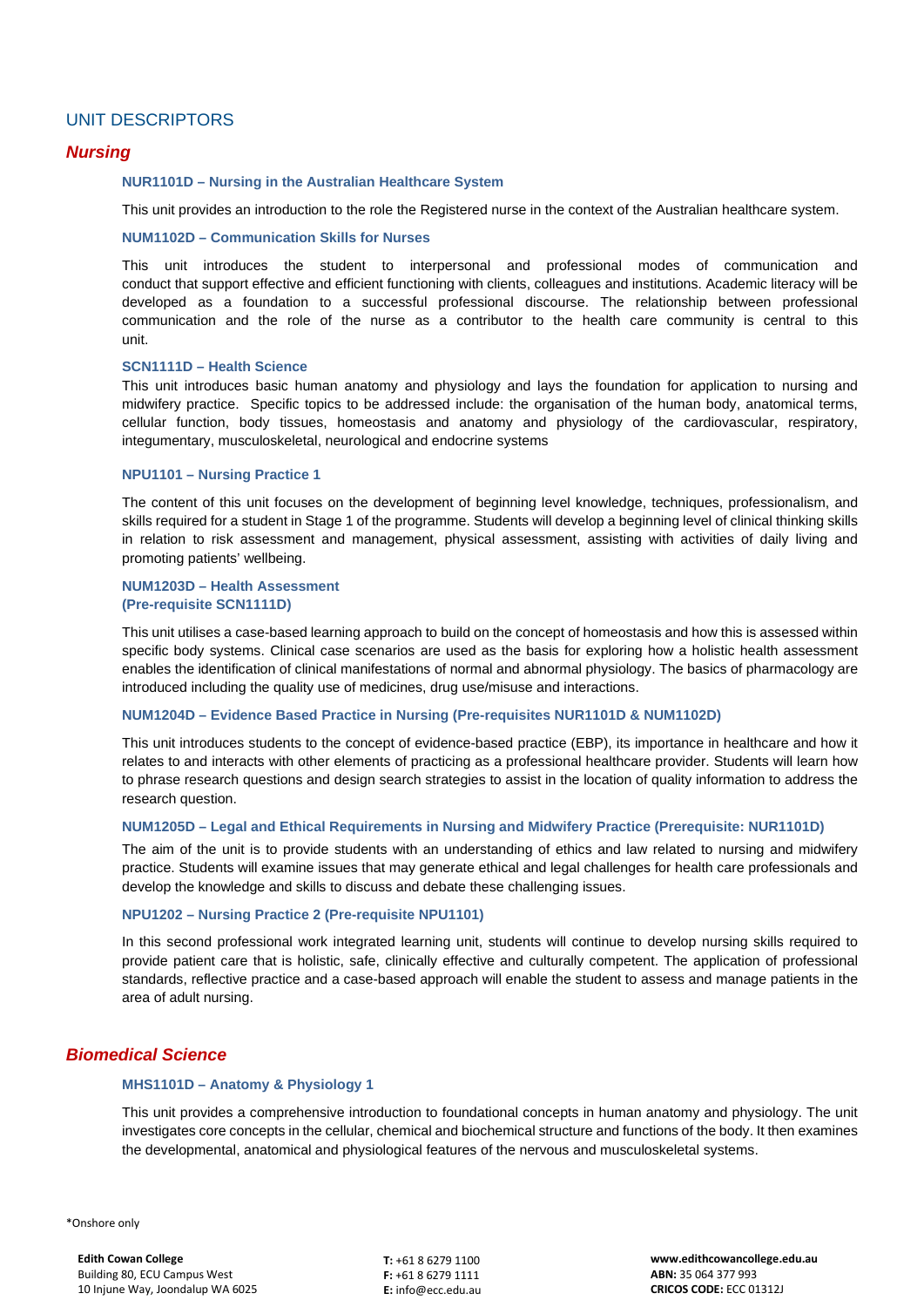### **MAT1114D – Introductory Statistics**

This units deals with the methods and skills or organising, summarising and presenting numerical data. The concepts of estimation and hypothesis testing are studied, with the emphasis on analysing real data.

## **HST1111D – Population Health**

In this unit students are introduced to the population approach to illness and disease prevention. Known also as public health, this approach focuses on improving the health of populations and is multidisciplinary in nature. The history and examples of population health strategies are introduced. The health status of Aboriginal and non-Aboriginal Australians is discussed. The various population health professional disciplines and career pathways are identified. Concepts and skills relating to academic integrity, citation of references and English language written communication are also addressed.

#### **SCC1123 – Chemistry for the Life Sciences\***

This broadly based unit will introduce the student to important chemical concepts and principles. The unit will provide the essential chemistry background required for courses in the biological, environmental and health sciences.

#### **HST2122D – Health Research Methodology (Pre-requisite MAT1114D)**

This unit aims to develop students as critical consumers of published research. Students will gain knowledge of the main steps in the research process and of the range of research strategies and methods utilised by contemporary researchers. This unit prepares students to utilise research as evidence in their professional practices.

## **MHS1102D – Anatomy & Physiology 2**

This unit examines the anatomy and physiology of the major organ systems within the body. The systems will be investigated both with respect to their individual structure and function, as well as their roles as part of an integrated whole.

## **SCH1101D – Cultural Studies**

This unit develops cross-cultural understanding through addressing cultural issues, with an emphasis on health and culture in patient management.

## **SCC1226\* – Introduction to Organic Chemistry and Biochemistry (Pre-requisite SCC1123)**

This unit provides an introduction to organic chemistry and biochemistry. It covers the structure and reactions of important classes of organic compounds and biomolecules including carbohydrates, lipids, proteins, enzymes, and nucleic acids. Various important applications will be described, including polymers, medicinals, soaps, detergents.

# *Psychology*

#### **PSY1101D – Introduction to Psychology**

This unit introduces psychology and the role of the scientific method. It equips students with a basic understanding of psychology by examining the biological basis of behaviour as well as psychological health and disorders.

#### **MHS1101D – Anatomy & Physiology 1**

See Biomedical Science stream for unit description.

**HST1111D – Population Health**

See Biomedical Science stream for unit description.

#### **PSY1115 – Psychology of Motivation & Emotion**

This unit examines research and theories of motivation and emotion that address the question of why people behave as they do. A range of motivational explanations of behaviour are examined, and the roles of emotional and cognitive processes are considered. The unit includes applications of motivation theory to areas such as work, education, and sport.

#### **MAT1114D – Introductory Statistics**

See Biomedical Science stream for unit description.

## **SCH1101D – Cultural Studies**

\*Onshore only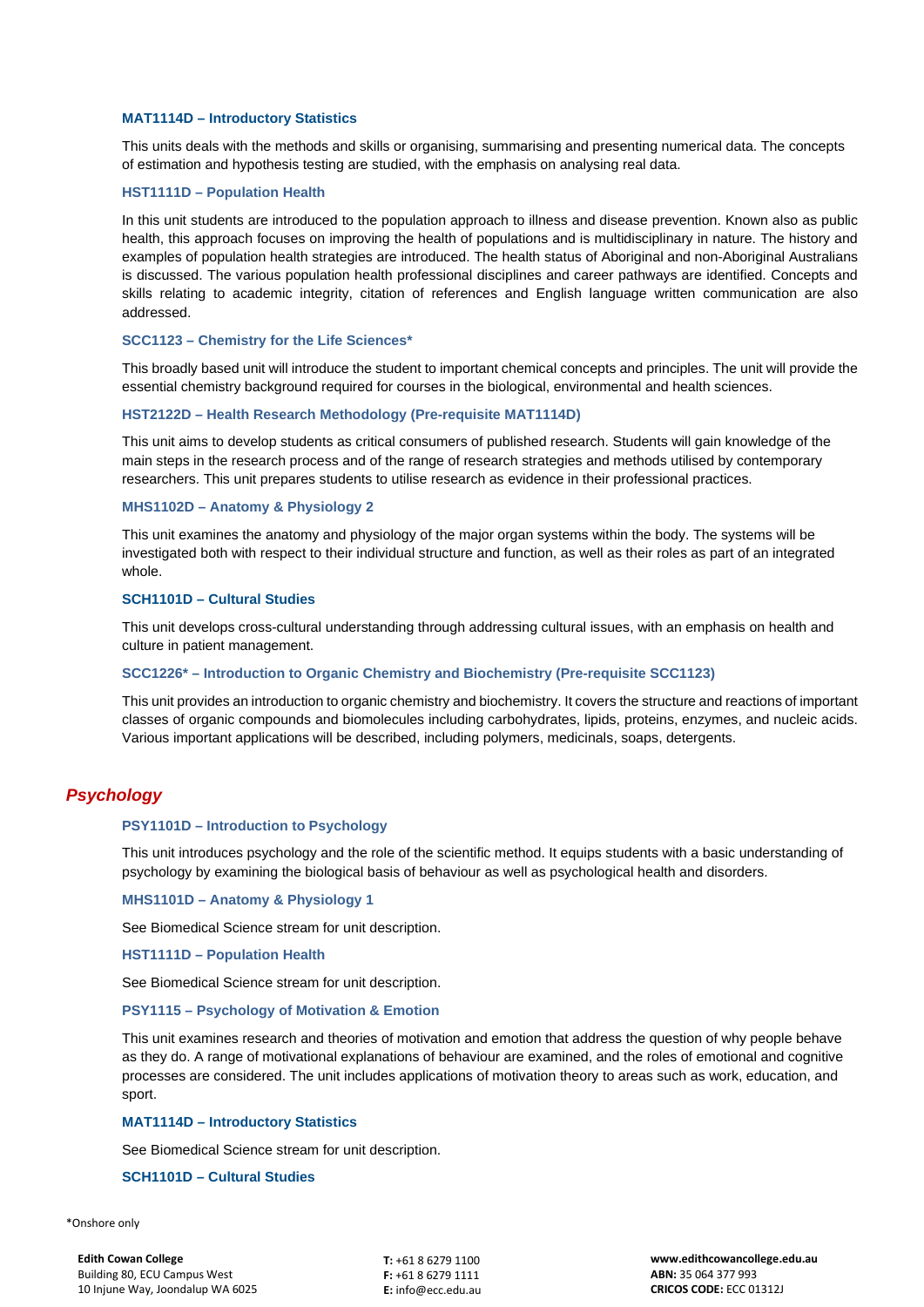See Biomedical Science stream for unit description.

## **PSY1204D – Social Determinants of Behaviour (Pre-requisite PSY1101D)**

This unit examines the influence that other people, rules, customs, and the environment have on our behaviour. A particular emphasis is on applying the findings of social psychology to a wide range of human activities and settings. A social cognition framework will be applied to consider people in social situations.

#### **PSY1210 – Biopsychology, Sensation & Perception**

This unit focuses on the biopsychological and physiological bases of human behaviours, emphasising the influence of psychology on biology. In addition, the unit covers how nervous system structures, functions, and processes allow humans to have sensory and perceptual experiences, emphasising psychophysical methods of investigation.

# *Exercise & Sports Science*

#### **MAT1114D – Introductory Statistics**

See Biomedical Science stream for unit description.

**MHS1101D – Anatomy & Physiology 1**

See Biomedical Science stream for unit description.

**PSY1101D – Introduction to Psychology**

See Psychology stream for unit description.

#### **SPS1530\* – Lifespan, Growth & Development**

This unit provides coverage of human growth and development throughout the lifespan as it relates to movement of the body. This unit focuses on the physical, cognitive, motor and affective characteristics of the individual from the prenatal period through to late adulthood as they relate to exercise and sport.

#### **SCH1101D – Cultural Studies**

See Biomedical Science stream for unit description.

#### **HST2122D – Health Research Methodology (Pre-requisite MAT1114D)**

See Biomedical Science stream for unit description.

#### **MHS1102D – Anatomy & Physiology 2**

See Biomedical Science stream for unit description.

### **SPS1111 – Foundations of Fitness & Training**

This unit focuses on two aspects of exercise prescription - the basic principles of exercise programing and the competencies required in fitness appraisal. Students will address these in a lecture and laboratory series.

# *Speech Pathology*

### **SPE1102D – Language Across the Lifespan**

This unit introduces students to the nature of language and how it develops across the lifespan. Students will learn about the core components of language within the context of culture and everyday usage. Students will examine how and when children acquire language components and how they develop for social and academic purposes in monolingual and bilingual environments. Changes in language skills and processes associated with ageing will be explored.

**MHS1101D – Anatomy & Physiology 1**

See Biomedical Science stream for unit description.

### **PSY1101D – Introduction to Psychology**

See Psychology stream for unit description.

\*Onshore only